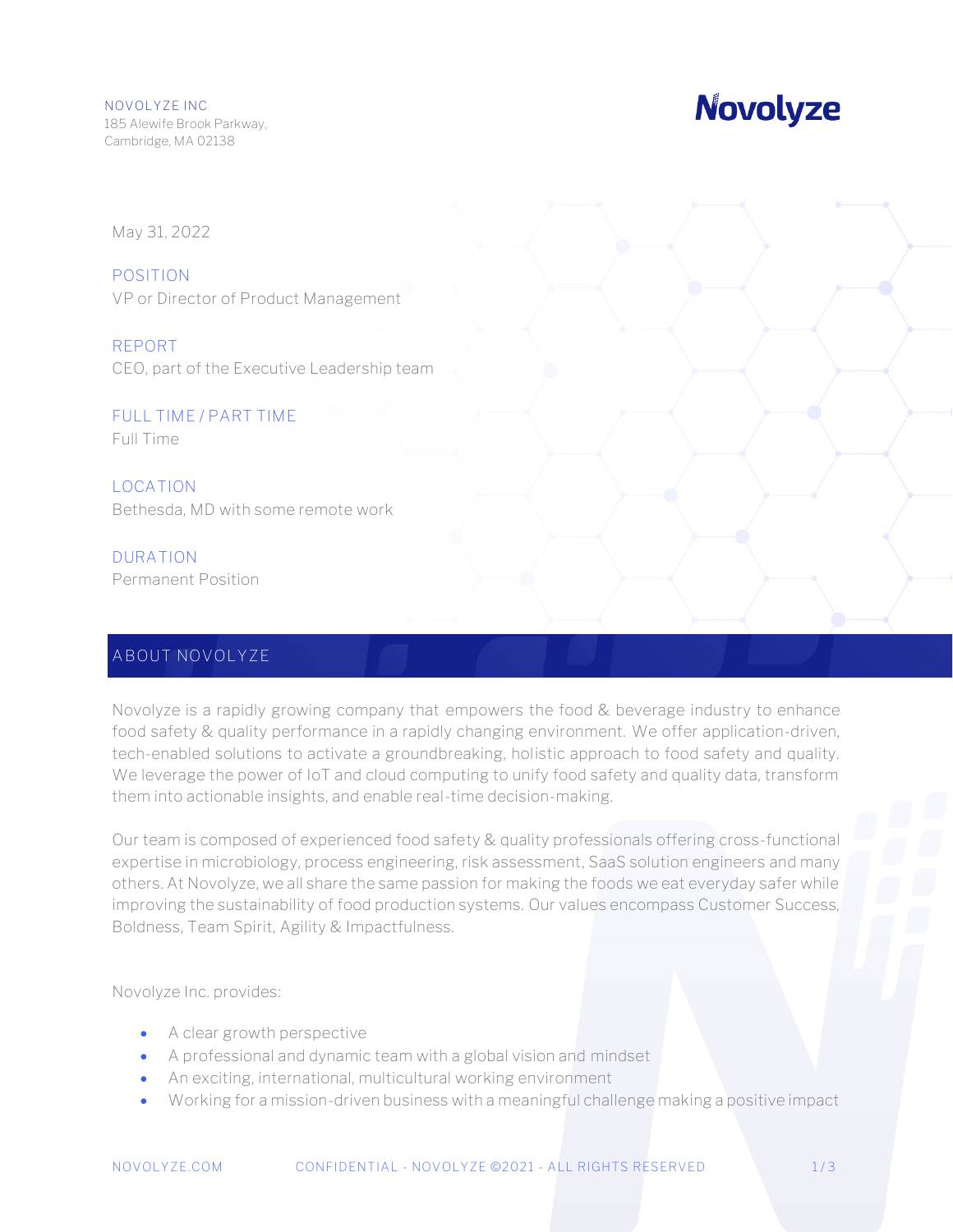NOVOLYZE INC 185 Alewife Brook Parkway, Cambridge, MA 02138

**Novolyze** 

on food safety and quality industry

- Competitive compensation
- Health benefits medical, dental, and vision
- $401K$
- Unlimited paid time off
- Choice of PC or Mac
- Gym (at our Bethesda office)

If you have a desire to grow with a dynamic company, make a major difference within the organization, and thrive working in a fast-paced environment, then this opportunity may be for you.

### **JOB DESCRIPTION**

The VP/Director of Product Management is a key member of the management team and will have full responsibility for leading the company's product management initiatives. We are looking for a product leader with extensive experience in managing the design, building, and delivery of highly technical cloud-based B2B SaaS solutions.

The VP/Director of Product Management is responsible for the following: Product Leadership

- Pilot the product initiative and drive vision, strategy, prioritization, and roadmap by gathering data and insights from customers, partners, suppliers, and internal stakeholders
- Drive the Intellectual Property strategy
- Rationalize product investment based on data, value, and customer KPIs
- Drive product prioritization and focus based on bringing customers' needs, competitive edge, and value to customers
- Identify and prioritize key competitive feature and functionality gaps
- Build relevant partnerships or other initiatives to help complete/extend our product portfolio and/or balance product readiness in relation to major business opportunities and company's product vision

Product Management, Execution, and Performance

- Drive and embody user needs, feedback and experience and work closely with design to drive the right experience for our personas based on needs and value creation
- Own and run the Product Roadmap Committee
- Participate in the Product Advisory Board and orient the product strategy based on their insights and/or advice
- Own responsibility of obtaining requirements, epics and prioritized product backlog from